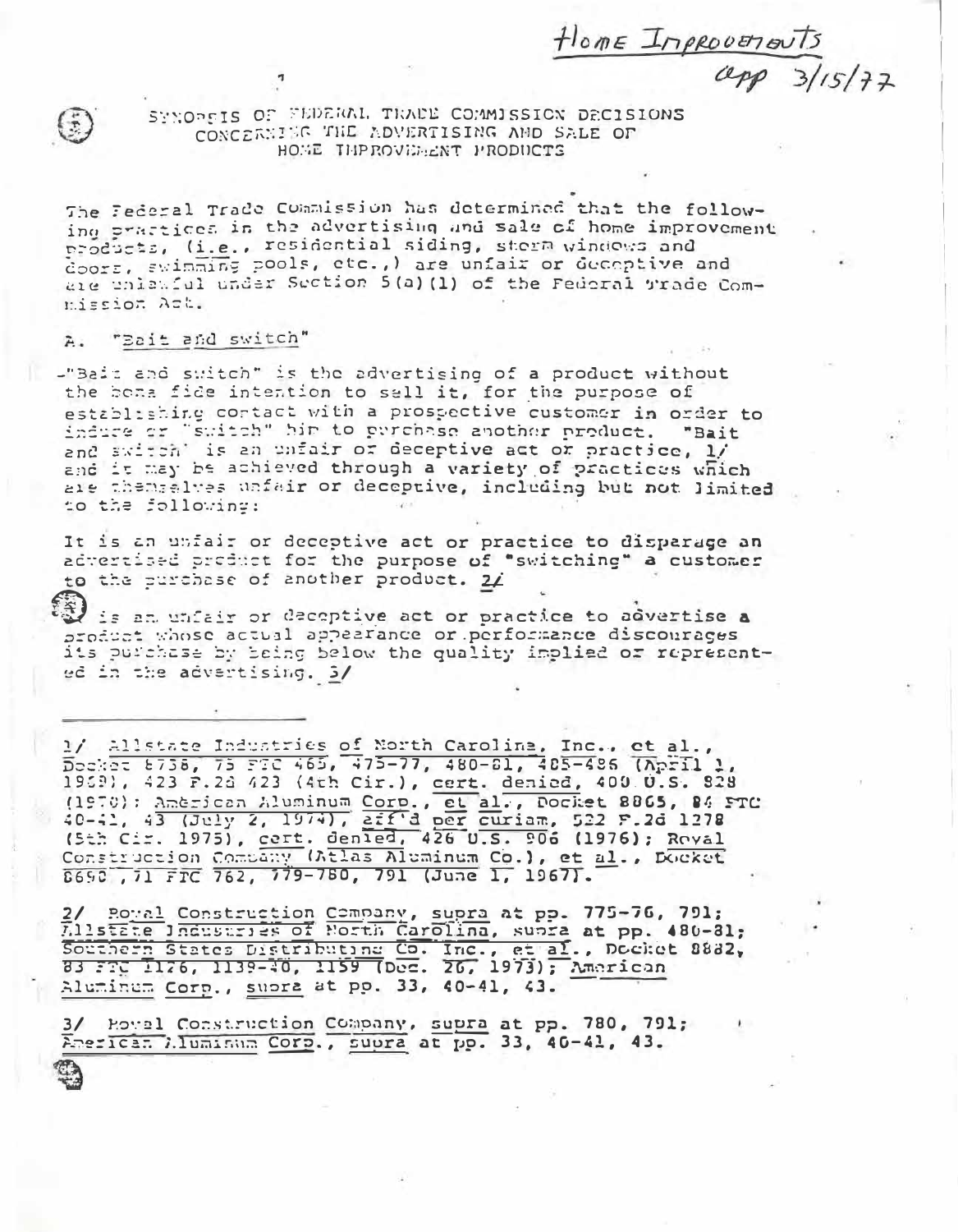t is an unfair or deceptive act or practice to "switch" a custemer by refusing to take orders for delivery or failing to make delivery, if an order is taken, within a reasonable period of time. 4/

The existence of bait and switch schemes may also be evidenced by the following factors: whether in fact there were a significant number of sales of the advertised product at the sivertised price; 5/ whether salesmen received commissions on the sale of the advertised product or whether their commissions on such product were lower than for other products; 6/ whether advertising is concentrated on a product whose sales were minimal: 7/ and whether the company has a sufficient . \_quantity of the advertised product to meet reasonably anticipated demands. 2/

## $B<sub>z</sub>$ Other unfair or deceptive practices which are unlawful

It is an unfair or deceptive act or practice to falsely reprement that advertised products are being offered at special or reduced prices, or that advertised offers are being made for a limited time. 9/

Southern States Distributing Co., supra at pp. 1140, American Aluminum Corp., supra at pp. 33-34, 41, 43.

5/ Southern States Distributing Co., subra at pp. 1137-38; Roval Construction Co., subra at pp. 773-74.

6/ Allstate Industries, suora at p. 476; American Aluminum Corp., supra at pp. 31-33; Royal Construction Co., subra at p. 779.

7/ Southern States Distributing, suora at p. 1137.

8/ Roval Construction Co., supra at p. 775.

9/ Allstate Industries, supra at pp. 477, 480-481; Royal. Construction Company, supra at pp. 781, 791; Certified Building Products, Inc., et al., Docket 2875, 83 FTC 1004, 512 F.2d 176 (10th Cir. 1975).

 $-2-$